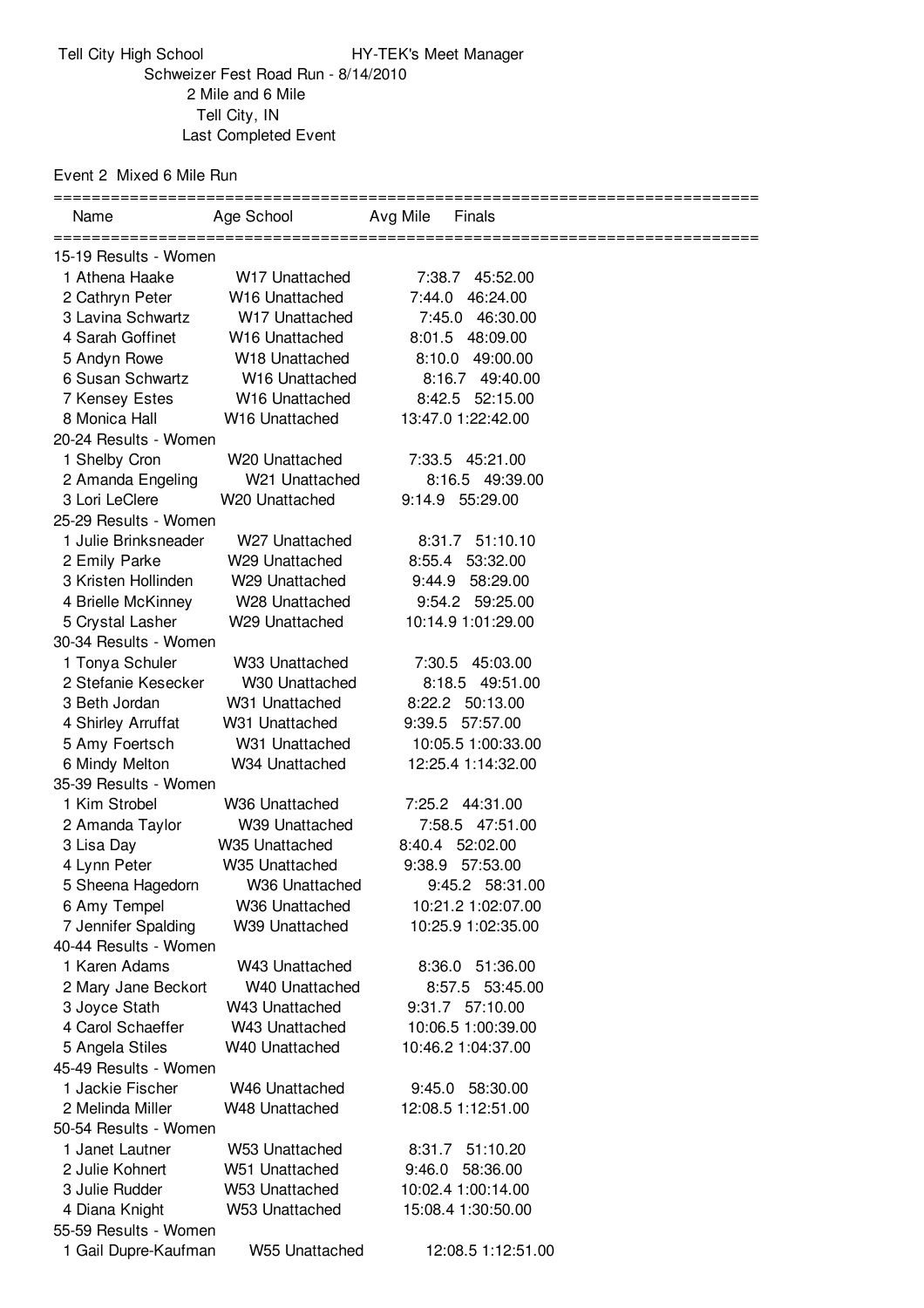| 2 Brenda Graves                   | W55 Unattached             | 12:34.0 1:15:24.00 |
|-----------------------------------|----------------------------|--------------------|
| 60-69 Results - Women             |                            |                    |
| 1 Linda Addleman                  | W62 Unattached             | 14:32.7 1:27:16.00 |
| 14 & Under Results - Men          |                            |                    |
| 1 Nathan Schwartz                 | M <sub>14</sub> Unattached | 6:58.2 41:49.00    |
| 2 Bryce Lain                      | M14 Unattached             | 6:58.5 41:51.00    |
| 3 Cameron Sherry                  | M14 Unattached             | 7:27.4 44:44.00    |
| 4 Caleb Sherry                    | M14 Unattached             | 7:45.4 46:32.00    |
| 5 Brook Smith                     | M14 Unattached             | 9:07.4 54:44.00    |
| 15-19 Results - Men               |                            |                    |
| 1 Eric Scheiber                   | M18 Unattached             | 5:49.0 34:54.00    |
| 2 Sam Mires                       | M19 Unattached             | 5:58.4 35:50.00    |
| 3 Zach Wilson                     | M17 Unattached             | 5:59.0 35:54.00    |
| 4 Devin McDaniel                  | M <sub>16</sub> Unattached | 6:22.0 38:12.00    |
| 5 Noah Gatwood                    | M17 Unattached             | 6:22.9 38:17.00    |
| 6 Neal Schwartz                   | M17 Unattached             | 6:23.2 38:19.00    |
| 7 Jake Schwartz                   | M19 Unattached             | 6:25.9 38:35.00    |
| 8 Darian Allen                    | M <sub>16</sub> Unattached | 6:31.0 39:06.00    |
| 9 Abraham Schwartz                | M <sub>15</sub> Unattached | 6:31.7 39:10.00    |
|                                   | M15 Unattached             |                    |
| 10 Cody Roach                     |                            | 6:34.2 39:25.00    |
| 11 Greg Clayton<br>12 Alex Newton | M17 Unattached             | 6:44.0 40:24.00    |
|                                   | M <sub>15</sub> Unattached | 6:50.4 41:02.00    |
| 13 Andrew Kimball                 | M18 Unattached             | 6:51.4 41:08.00    |
| 14 Ian Bashor                     | M17 Unattached             | 6:52.4 41:14.00    |
| 15 Brandon Gaynor                 | M16 Unattached             | 6:55.2 41:31.00    |
| 16 Corey Henderson                | M16 Unattached             | 6:55.5 41:33.00    |
| 17 Ivan Bland                     | M16 Unattached             | 6:58.0 41:48.00    |
| 18 Samuel Champion                | M17 Unattached             | 6:58.4 41:50.00    |
| 19 Brian Arnold                   | M <sub>15</sub> Unattached | 7:08.0 42:48.00    |
| 20 Michael Saalman                | M19 Unattached             | 7:24.5 44:27.00    |
| 21 Paul Schwartz                  | M16 Unattached             | 7:28.5 44:51.00    |
| 22 Kyle Troesch                   | M17 Unattached             | 7:37.0 45:42.00    |
| 23 Justin Peter                   | M17 Unattached             | 7:38.1 45:48.20    |
| 24 Dylan Kleemann                 | M <sub>19</sub> Unattached | 7:48.0 46:48.00    |
| 25 Daniel Gonzalez                | M18 Unattached             | 8:19.0 49:54.00    |
| 26 JD Bryant                      | M <sub>18</sub> Unattached | 8:19.9 49:59.00    |
| 27 Nathan Bashor                  | M15 Unattached             | 50:12.00<br>8:22.0 |
| 28 Eric Wolf                      | M19 Unattached             | 9:04.4 54:26.00    |
| 20-24 Results - Men               |                            |                    |
| 1 Cody Stein                      | M20 Unattached             | 5:32.5 33:15.00    |
| 2 Wes Camp                        | M20 Unattached             | 5:43.7 34:22.00    |
| 3 Michael Carter                  | M24 Unattached             | 38:48.00<br>6:28.0 |
| 4 Corey Kimball                   | M21 Unattached             | 40:40.00<br>6:46.7 |
| 5 Larry Farmer                    | M20 Unattached             | 7:14.9<br>43:29.00 |
| 6 Evan Nordhoff                   | M21 Unattached             | 7:20.4 44:02.00    |
| 7 Dalton Sweeney                  | M20 Unattached             | 7:56.2<br>47:37.00 |
| 25-29 Results - Men               |                            |                    |
| 1 Zach Toothman                   | M28 Unattached             | 5:44.7<br>34:28.00 |
| 2 Ty Guillaume                    | M28 Unattached             | 35:29.00<br>5:54.9 |
| 3 Lewis Anderson                  | M29 Unattached             | 6:20.5<br>38:03.00 |
| 4 Daron Thayer                    | M25 Unattached             | 6:38.5 39:51.00    |
| 5 Jeremy Kemper                   | M25 Unattached             | 7:35.4 45:32.00    |
| 6 Arnie Tempel                    | M27 Unattached             | 7:50.7 47:04.00    |
| 7 Shane Camp                      | M26 Unattached             | 7:59.2<br>47:55.00 |
| 8 Ryan Ferguson                   | M25 Unattached             | 9:13.0 55:18.00    |
| 9 Mathew Colglazier               | M29 Unattached             | 10:29.0 1:02:54.00 |
| 10 Brad Lilpop                    | M26 Unattached             | 10:34.7 1:03:28.00 |
| 30-34 Results - Men               |                            |                    |
| 1 Nathan Christianson             | M30 Unattached             | 36:36.00<br>6:06.0 |
| 2 Jason Barnett                   | M33 Unattached             | 6:48.2 40:49.00    |
|                                   |                            |                    |